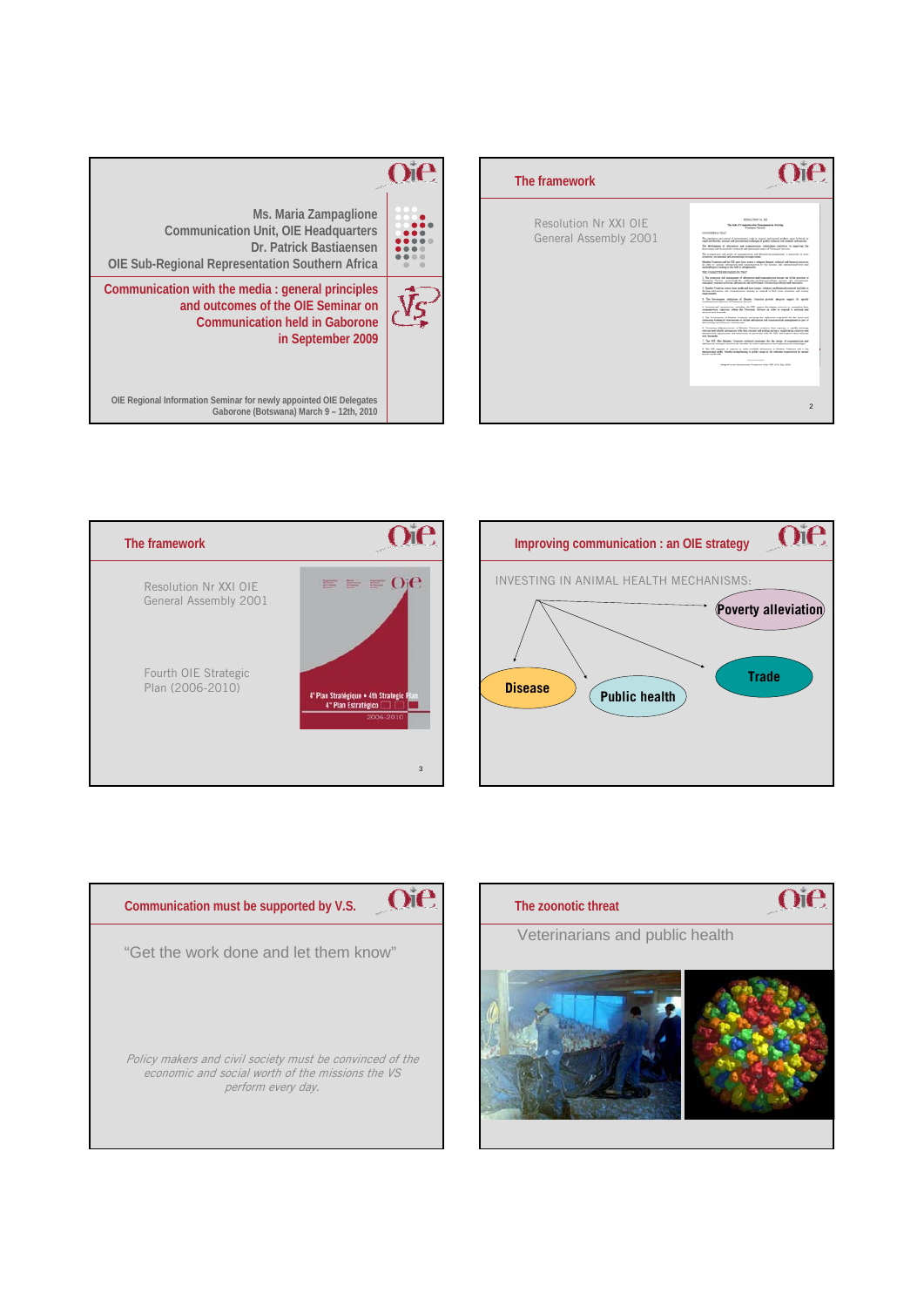







# **What is the goal ?**

.



- To promote a sound "animal health environment"
- Foundation of an animal health communication strategy **•** For the continuous implementation of the relevant communication guidelines in animal health policies and
- activities



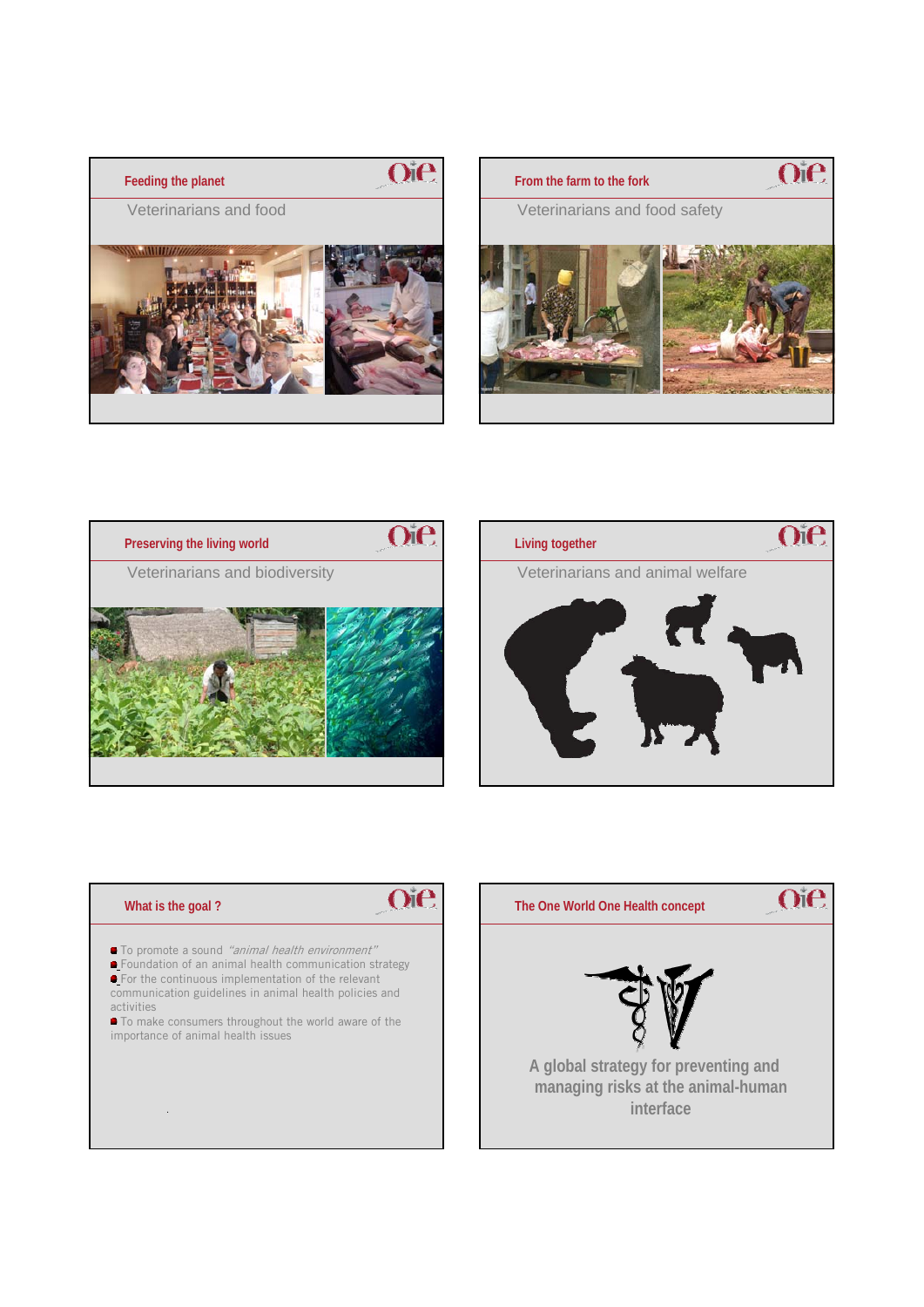







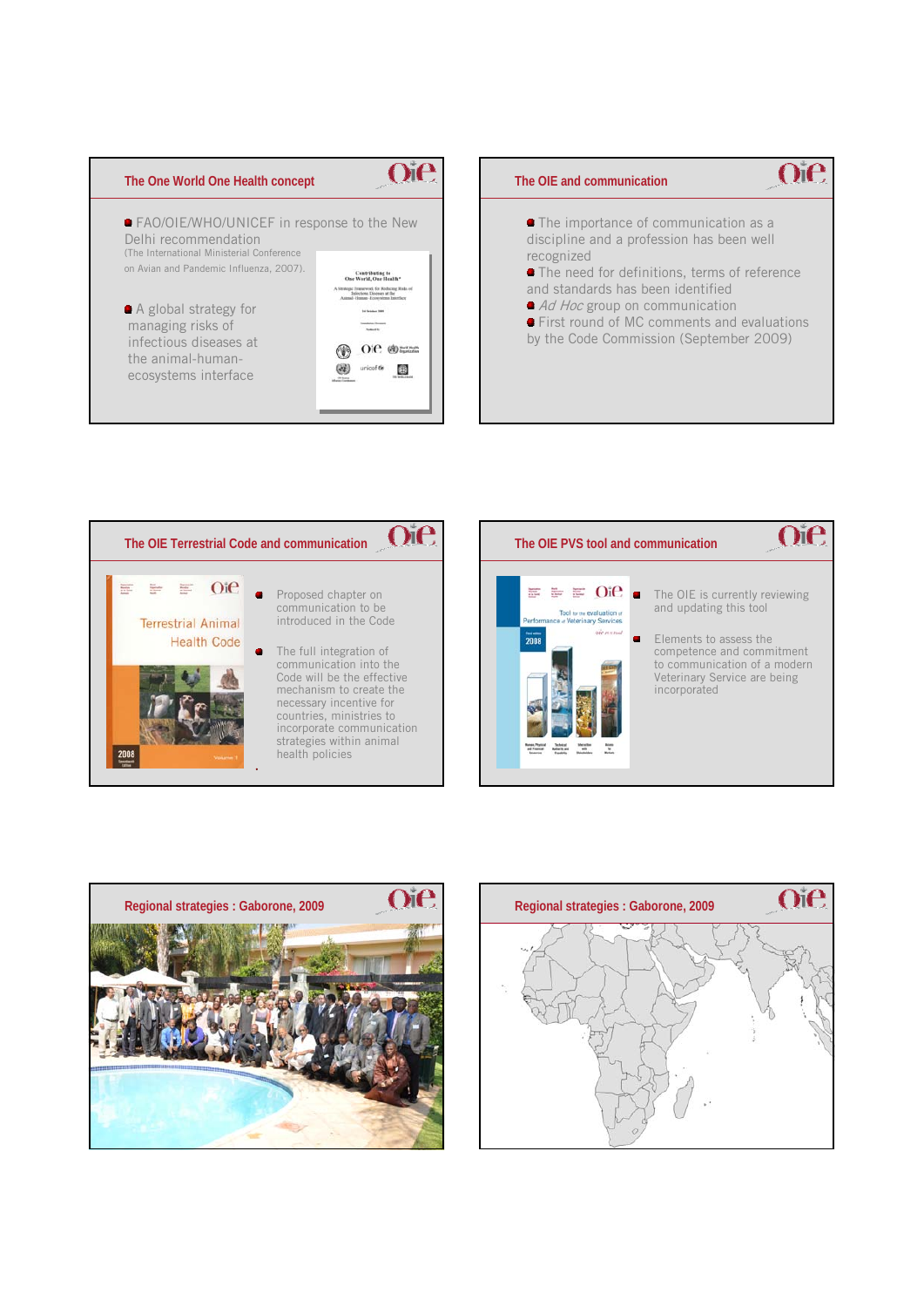







# **Regional strategies : Gaborone, 2009**

Participant's profiles :

- **o** Representatives of the veterinary services
- OIE Delegates and/or Chief Veterinary Officers Communication Officers, P.R. Officers
- 
- Representatives of the media & communication
- Representatives of consumers & producers
- International & regional agencies

### **Regional strategies : Gaborone, 2009**

# Oie.

Participant's profiles :

**Oie** 

- **o** Representatives of the veterinary services
- **e** Representatives of the media & communication
- Agence France Presse (South Africa) The East African (The Nation) Kenya
- Representatives of consumers & producers
- · International & regional agencies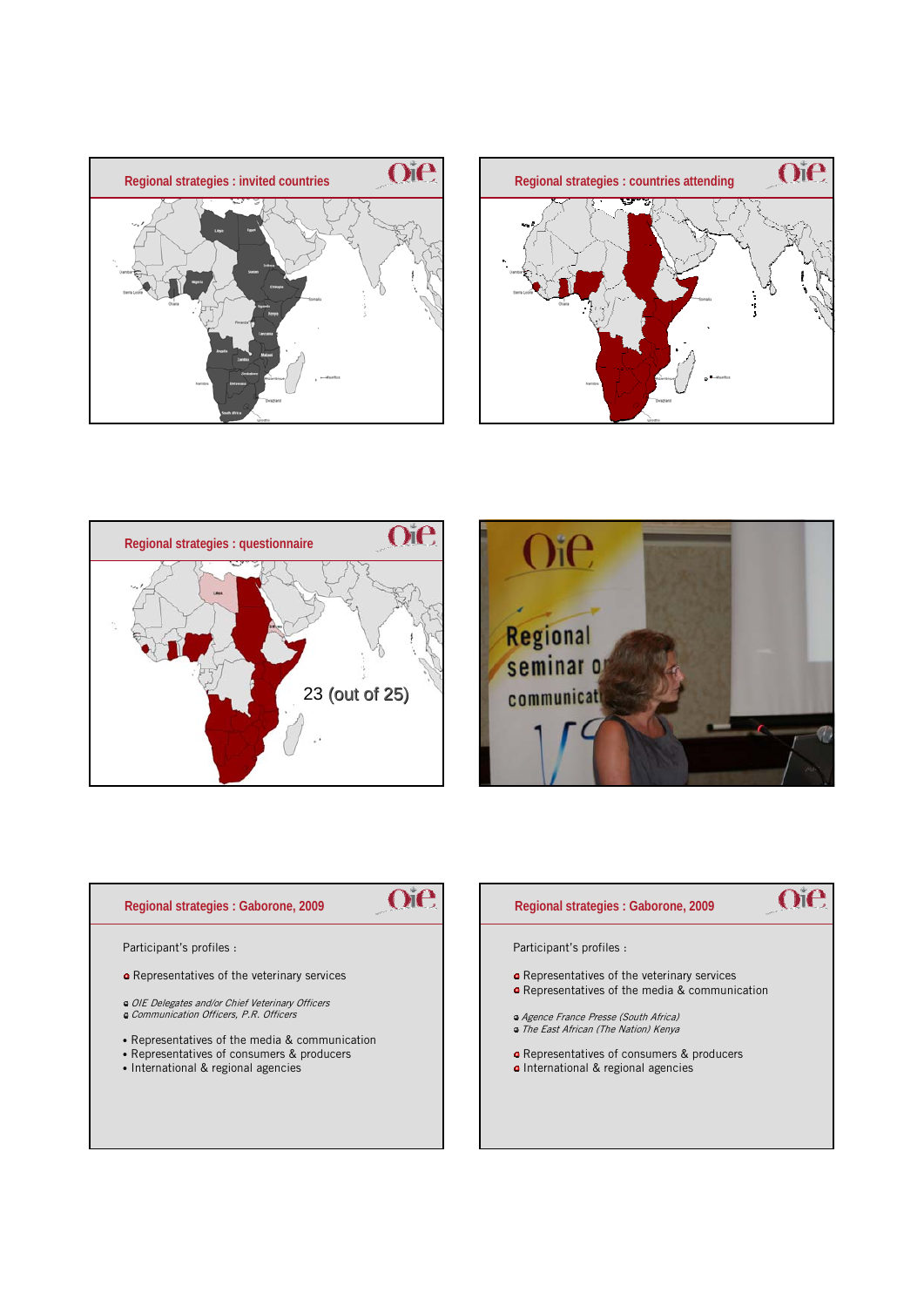## **Regional strategies : Gaborone, 2009**

Participant's profiles :

- **•** Representatives of the veterinary services
- Representatives of the media & communication

Oie

- Representatives of consumers & producers
- South African Poultry Association (South Africa) Consumers International (South Africa)
- International & regional agencies

# **Oie Regional strategies : Gaborone, 2009** Participant's profiles : Representatives of the veterinary services Representatives of the media & communication Representatives of consumers & producers • International & regional agencies Southern African Development Community (SADC) African Union (IBAR) Food and Agriculture Organisation (UN) World Organisation for Animal Health (OIE)





#### **Contents**

- OIE questionnaire survey
- Approaches adopted by OIE, FAO, SADC
- Country case studies : Namibia : African Swine Fever
- Nigeria : Highly Pathogenic Avian Influenza South Africa : Food safety issues
- The media perspective : AFP, East African, BTV

The stakeholders perspective : Consumers and Producers (poultry industry)

### **Contents**

Oie

# **Oie**

- Country case studies : Kenya : Rift Valley Fever Angola : Rabies Botswana : Foot-and-Mouth disease
- Policy advocacy and gaining political support : best practices… Nigeria Tanzania Egypt Ghana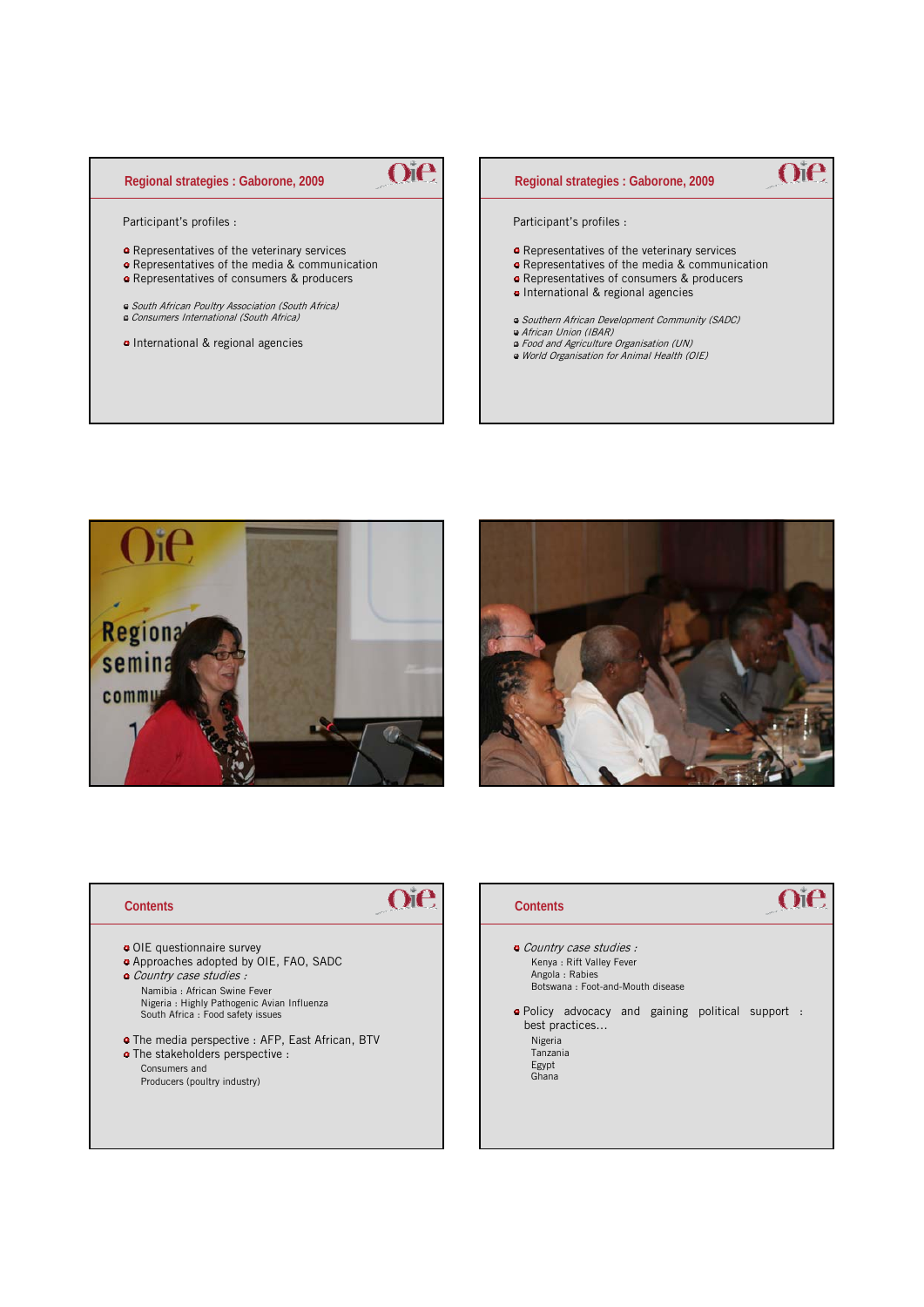







#### **Recommendations**

Oie

An improved global, regional, sub-regional and national veterinary governance must encompass communication policies, strategies and resources directed to the stakeholders and the general public;

**o** The importance of the process of communication must be among the priorities of OIE Regional and Sub-Regional Representations, RAHCs and national Veterinary Services, particularly for disseminating information;

### **Recommendations**

# **Oie**

The OIE continue to provide technical support to all Members particularly developing countries to strengthen the communication capacities in the Veterinary Services in order to continuously respond to national and international demands and to help MC to comply with OIE standards, guidelines & recommendations;

Members should assess their needs taking into account the relevant criteria of the OIE PVS Tool to develop information and communication strategies within Veterinary Services to respond to both crisis situations and routine/long term requirements;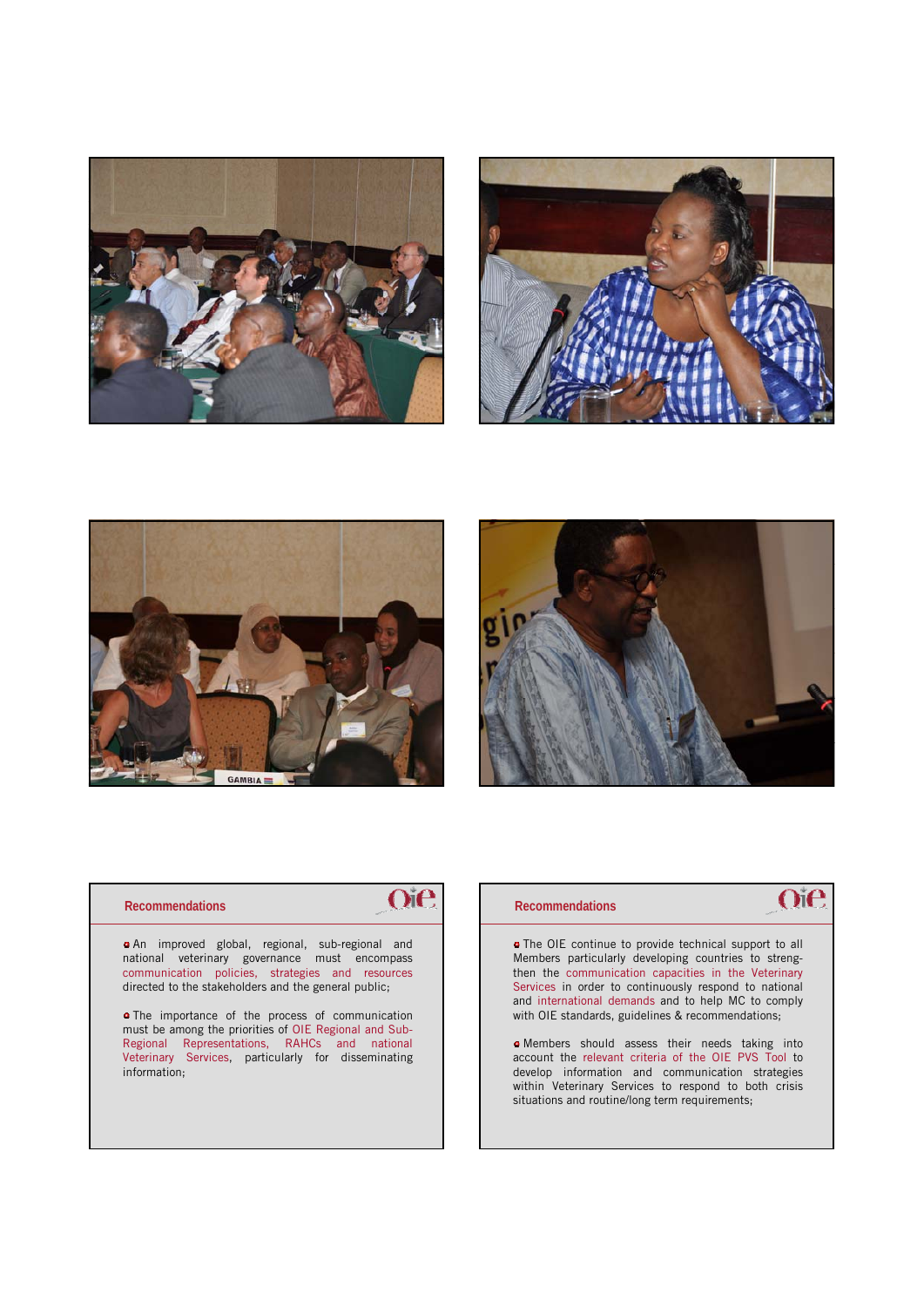### **Recommendations**

 $O$ i $e$ 

Communication teams, including professional communicators, should be fully integrated as a component of the Veterinary Services and under the direct authority of the Veterinary Authorities;

Chief Veterinary Officers should request Government authorities to provide adequate organisational and budgetary support for the communication objectives of Veterinary Services, including communication training, in accordance with Resolution XXI of May 2001 voted by all OIE Members;

### **Recommendations**

National Veterinary Services communication teams liaise closely and on a regular basis with OIE and other relevant international organisations, on specific events requiring coordination in information, dissemination and/or communication management;

Oie

 $O$ ie

National Veterinary Services communication teams liaise with their counterparts within the public health services for the coordination in information, dissemination and/or communication strategy and management on the prevention and control of zoonoses;

#### **Recommendations**

 $O$ ie

National Veterinary Services must communicate with other relevant stakeholders (private sector, producers, consumers);

Members identify and communicate to the OIE the data of the communication officer within the communication team of their national Veterinary Services, the team and the officer being nominated by and under the general direction of the Chief Veterinary Officer;

#### **Recommendations**

**o** The OIE provide Members with the guidelines of communication and information strategies within its field of competence, and assist Members in developing strategies in collaboration with the RAHC and Regional Economic Communities through existing alliances and coordination mechanisms such as GF-Tads;

Media training sessions on relevant animal health issues are being organised on a regular basis by the national Veterinary Services, with the possible assistance of the OIE Regional and/or Sub-Regional office;

OIE Members are urged to proactively make transparent and science based information available to the media and the general public, thereby strengthening Veterinary Service's public image as an accountable and authoritative source of information on any relevant event relating to animal health and public health;

**The OIE** be considered by its Members as the lead organisation for development of international strategies on the communication of standards, guidelines and recommendations on animal health and welfare and the relevant OIE press releases and editorials, as well as any OIE communication support, be taken as an appropriate basis for the communication of national Veterinary Services.